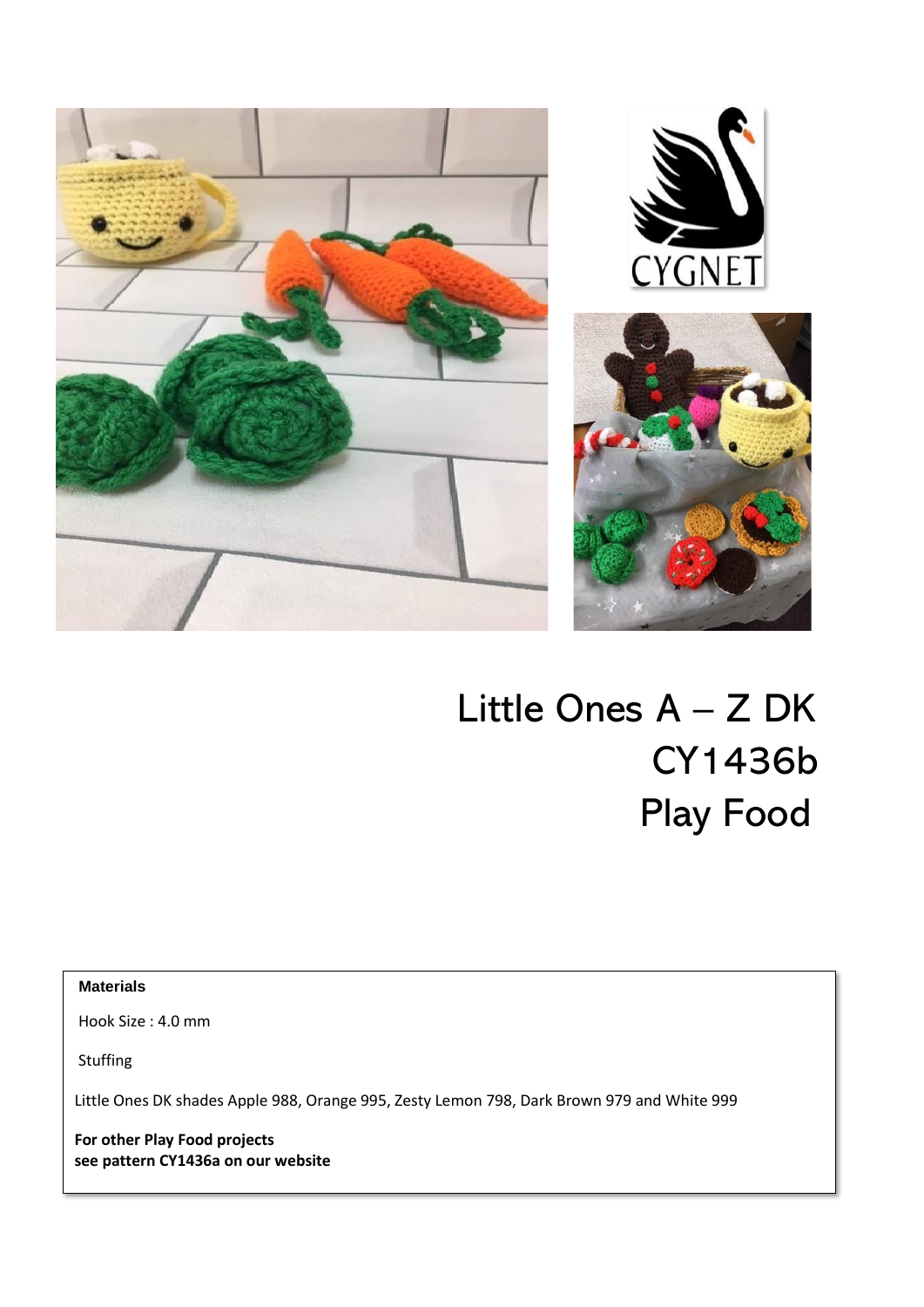## Abbreviations

Ch chain, dc double crochet, ss slip st, tr treble, htr half treble, Dc2tog double crochet 2 together FO fasten off, rept repeat

(US terms please convert to English terms)

# **SPROUTS**

Using Green yarn, make 1 inner, 3 large leaves and 2 smaller leaves

#### **Inner**

R1 make a magic ring 6 sc.

R2 inc in each sc (12)

R3 inc 1, sc 2 across work (18)

R4 sc 18

R5 dec, 2, sc 1 (12) ????

R6 dec in each st (6) Sew, stuff and close

#### **Small leaves (make 2)**

R1 make a magic ring 6 sc

R2 inc in each sc (12)

R3 sc in each st (12) finish off. Slip stitch. Leave a tail.

#### **Large leaves (make 3)**

R1 make a magic ring 6 sc

R2 inc in each sc (12)

R3 sc, then inc to 18 sts

R4 sc in all sts (18) finish off, leave a tail. Join inner and leaves together.

### **CARROTS**

Using Orange yarn

R1 make a magic ring 6 sc

R2 inc in each sc (12)

R3 inc then sc (18)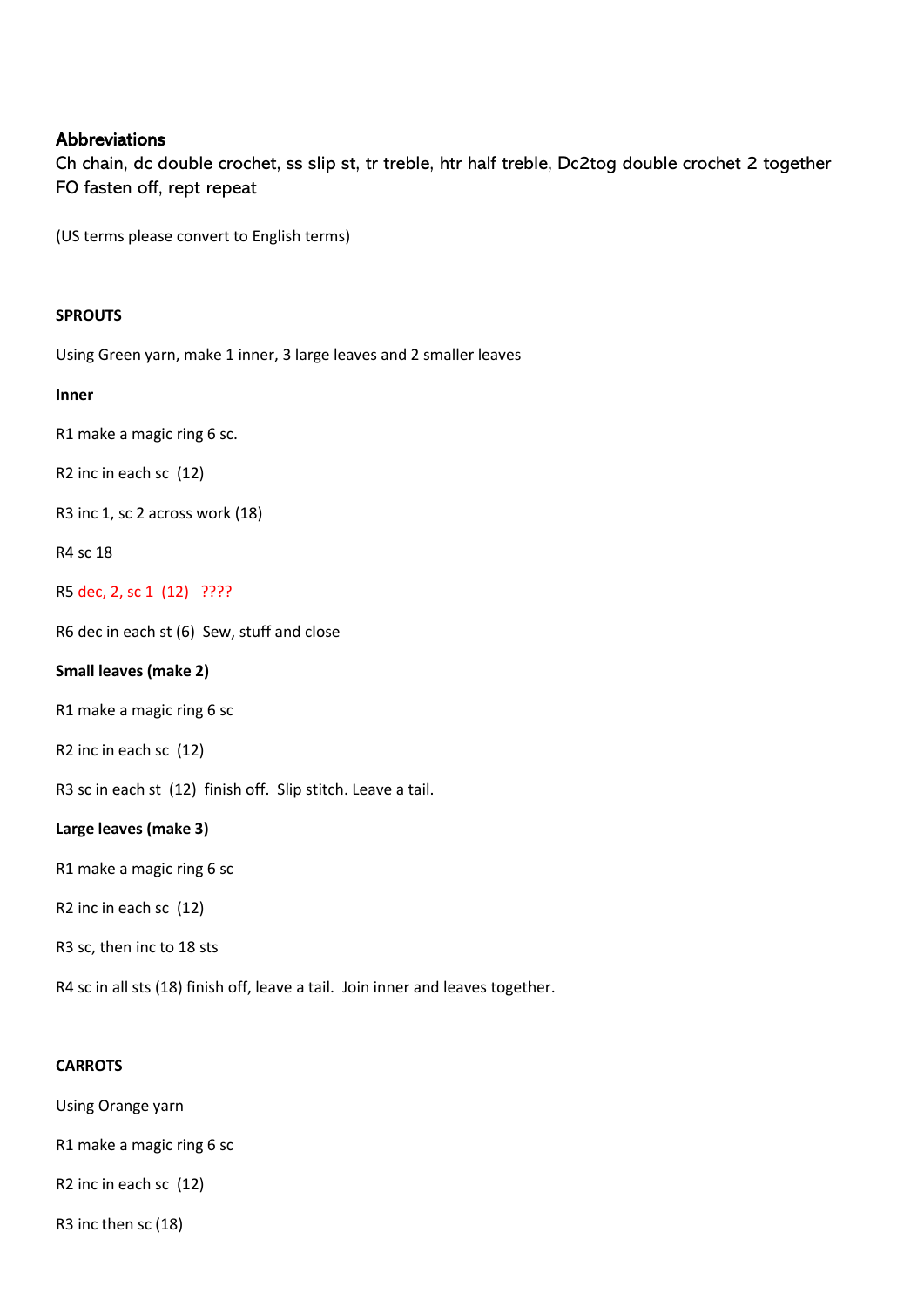R4 sc 18

R5 8 sc, 1 dec, 8 sc (17)

R6 17 sc

R7 1 dec, 15 sc (16)

R8 16 sc

R9 7 sc, 1 dec, 7 sc (15)

R10 15 sc

R11 1 dec, 13 sc (14)

R12 14 sc

R13 6 sc, 1 dec, 6 sc (13)

R14 13 sc

R15 1 dec, 11 sc (12) Now stuff the carrot

R16 12 sc

R17 5 sc, 1 dec, 5 sc (11)

R18 sc 11

R19 1 dec, 9 sc (10)

R20 10 sc

R21 2 dec 1 sc to 7 sts Sew running stitch in each stitch to bring together to a point.

## **Carrot Tops**

Using Green yarn

R1 Ch19

R2 ss into 7 ch from hook

R3 ss into next st then ch 7, ss into beginning st.

R4 ss next 2 ch then ch 9, ss into all remaining sts.

R5 last s tch 19 and repeat above either repeating again for 3 stalks and leaves or FO for 2 stalks and leaves.

#### **HOT CHOCOLATE MUG**